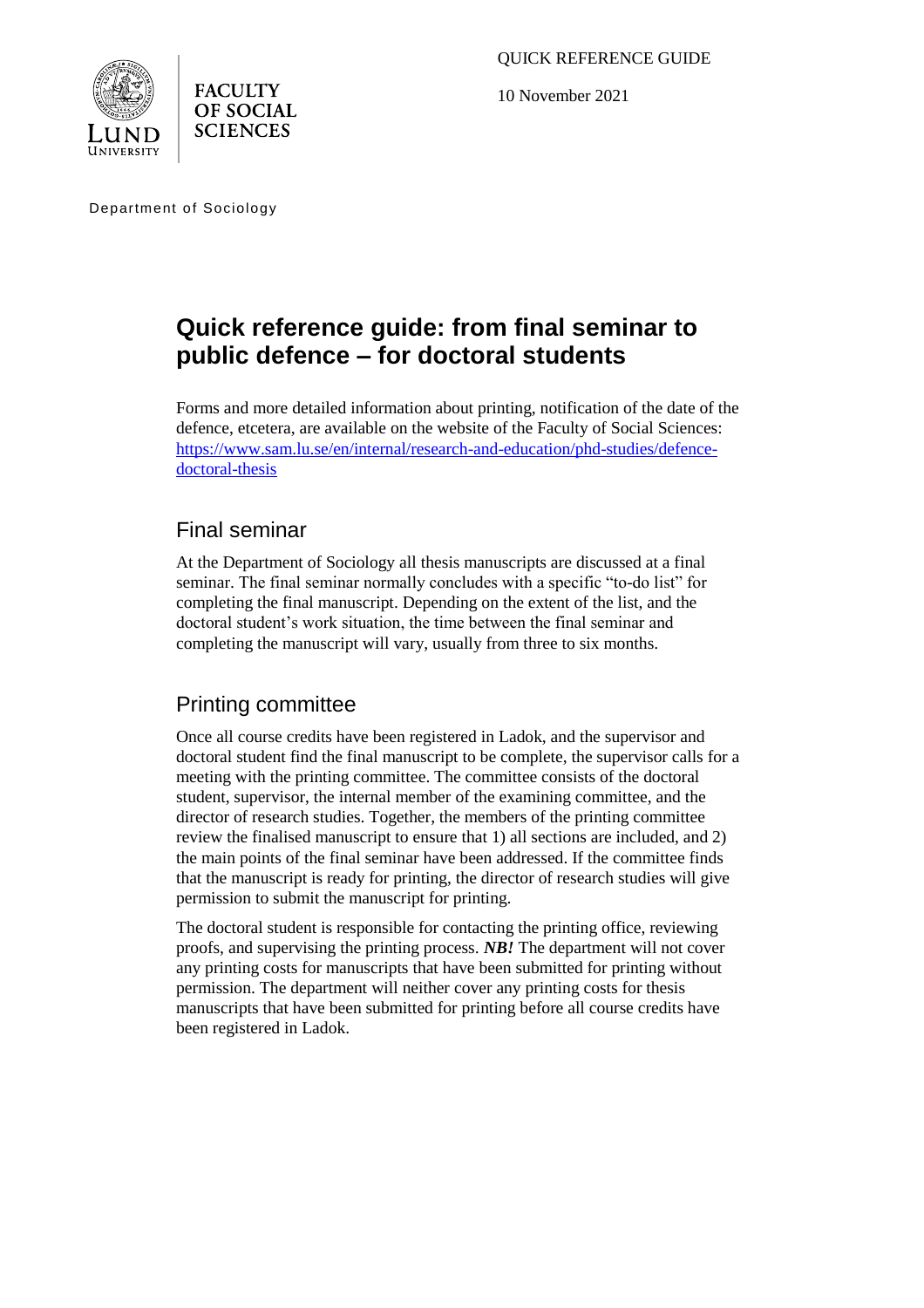## Guidelines for proof reading of theses

The procurement of proofreading of the doctoral theses shall take place as follows,

- 1. The doctoral student is responsible for obtaining a price quote from, if possible, at least three different proof readers
- 2. The doctoral student must have the same instructions and minimum requirements in the price quote request to the different proofreaders
- 3. The price quotes shall allow a comparison of the total proofreading cost
- 4. The proofreaders must be self-employed, or employed at a company (class F tax)
- 5. The price quotes are presented to the Financial Officer and Director of Doctoral Studies
- 6. The doctoral student must choose the cheapest price quote

### Responsibility of the doctoral student

Media-Tryck is responsible for the printing process. Before a thesis is sent to Media-Tryck, it must be approved by the printing committee and the date of the public defence must have been decided. The administrator at the doctoral student's department is responsible for the distribution of copies to members of the Faculty Board, opponents and certain departments, based on a separate address list. The doctoral student is responsible for the distribution of the rest of the copies.

#### **Printing**

- 1. Contact Media-Tryck. Information is available on <https://www.mediatryck.lu.se/en/phd-students>
- 2. Inform Media-Tryck that you are from the Faculty of Social Sciences. If you want, your thesis can be uploaded for print-on-demand. This means that your thesis will become searchable through, for instance, online bookstores, and subsequently available for purchase.
- 3. Doctoral students at the Faculty of Social Sciences are obliged to produce at least 33 copies. For more information and a list of addresses, please contact the administrator for research studies.
- 4. Normally, the doctoral student will transfer the thesis text to Media-Tryck's template themselves. However, the doctoral student can request that Media-Tryck performs the transfer, which will take approximately 10 days. Authors of compilation theses must request permission from the publisher/s to reproduce published articles.
- 5. The doctoral student is responsible for obtaining and forwarding an ISBN number for their thesis (monographs).
	- a. The doctoral student applies for an ISBN via the website of the Lund University Library (UB): [https://www.ub.lu.se/en/publish/doctoral-theses/isbn-doctoral](https://www.ub.lu.se/en/publish/doctoral-theses/isbn-doctoral-thesis?q=publish/registering-and-publishing-in-lup/doctoral-theses/isbn-for-a-doctoral-thesis)[thesis?q=publish/registering-and-publishing-in-lup/doctoral](https://www.ub.lu.se/en/publish/doctoral-theses/isbn-doctoral-thesis?q=publish/registering-and-publishing-in-lup/doctoral-theses/isbn-for-a-doctoral-thesis)[theses/isbn-for-a-doctoral-thesis](https://www.ub.lu.se/en/publish/doctoral-theses/isbn-doctoral-thesis?q=publish/registering-and-publishing-in-lup/doctoral-theses/isbn-for-a-doctoral-thesis)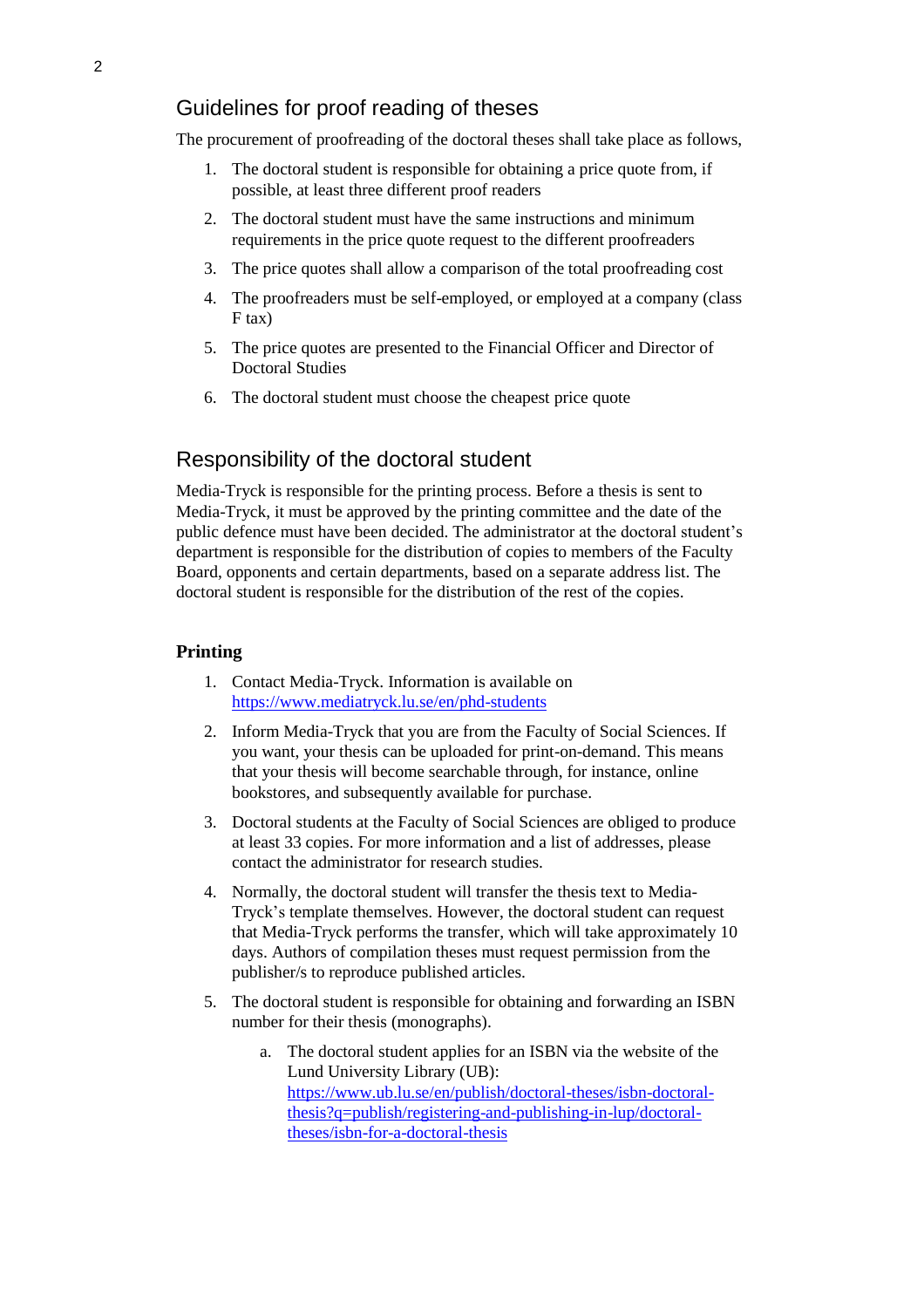- b. The doctoral student then forwards the ISBN number to the administrator together with information about the number of pages of the thesis.
- c. The administrator will update and send the list *Publikationer från Sociologiska institutionen* to the doctoral student.
- d. The doctoral student will in turn forward it to Media-Tryck before printing.
- 6. The thesis must include a notification sheet and a document data sheet. Templates for these are available on: [https://www.sam.lu.se/en/internal/research-and-education/phd](https://www.sam.lu.se/en/internal/research-and-education/phd-studies/defence-doctoral-thesis)[studies/defence-doctoral-thesis](https://www.sam.lu.se/en/internal/research-and-education/phd-studies/defence-doctoral-thesis)
- 7. Submit your final manuscript to Media-Tryck no later than 6 weeks before the public defence.

#### **Notification of the date of the public defence (electronic 'spikning')**

- 1. The notification of the date of the defence is to take place no later than three weeks before the public defence, two of which must be in the semester period. In exceptional cases, this period can be reduced to one week (if the printing has been delayed, for example). The decision to reduce the notification period is made by the Faculty Dean.
- 2. The notification of the date of the defence involves both registering the thesis electronically in the LUP database (Lund University Publications), and submitting three (3) copies of the printed thesis to UB.

Submission to UB can be done at the staff entrance on the west side of the library.

3. To register your thesis electronically in LUP, visit [http://lup.lub.lu.se.](http://lup.lub.lu.se/) The faculty encourages full-text publication in LUP (for exceptions, see below). For compilation theses this only applies to the introductory chapter. If you have questions on how to register in LUP, please contact the Social Sciences Faculty Library [\(https://www.sambib.lu.se/en/\)](https://www.sambib.lu.se/en/).

#### *Exceptions to full-text publication:*

- When the text falls under the legislation on secrecy.
- For compilation theses, the introductory chapter shall be published in full. We recommend that published articles and/or article manuscripts are also published full-text, but this is optional and depends on the rules specified in the agreement with the respective publishers. A form for requesting permission to publish full-text articles as part of a compilation thesis is available for download. In order to request permission to publish full-text articles as part of a compilation thesis, please download the required form on [https://www.lub.lu.se/en/services-and-support/publishing-and](https://www.lub.lu.se/en/services-and-support/publishing-and-registering/registeringpublishing-lucris-researchers/doctoral-theses/publishing-doctoral-thesis-full-text?q=services-and-activities/publication/publishing-in-lup/doctoral-thesis/publishing-a-doctoral-thesis-in-full-text)[registering/registeringpublishing-lucris-researchers/doctoral](https://www.lub.lu.se/en/services-and-support/publishing-and-registering/registeringpublishing-lucris-researchers/doctoral-theses/publishing-doctoral-thesis-full-text?q=services-and-activities/publication/publishing-in-lup/doctoral-thesis/publishing-a-doctoral-thesis-in-full-text)[theses/publishing-doctoral-thesis-full-text?q=services-and](https://www.lub.lu.se/en/services-and-support/publishing-and-registering/registeringpublishing-lucris-researchers/doctoral-theses/publishing-doctoral-thesis-full-text?q=services-and-activities/publication/publishing-in-lup/doctoral-thesis/publishing-a-doctoral-thesis-in-full-text)[activities/publication/publishing-in-lup/doctoral-thesis/publishing-a](https://www.lub.lu.se/en/services-and-support/publishing-and-registering/registeringpublishing-lucris-researchers/doctoral-theses/publishing-doctoral-thesis-full-text?q=services-and-activities/publication/publishing-in-lup/doctoral-thesis/publishing-a-doctoral-thesis-in-full-text)[doctoral-thesis-in-full-text.](https://www.lub.lu.se/en/services-and-support/publishing-and-registering/registeringpublishing-lucris-researchers/doctoral-theses/publishing-doctoral-thesis-full-text?q=services-and-activities/publication/publishing-in-lup/doctoral-thesis/publishing-a-doctoral-thesis-in-full-text) After the public defence, the new PhD can complement their compilation thesis by uploading articles once the socalled embargo period, often 6 or 12 months, has passed.